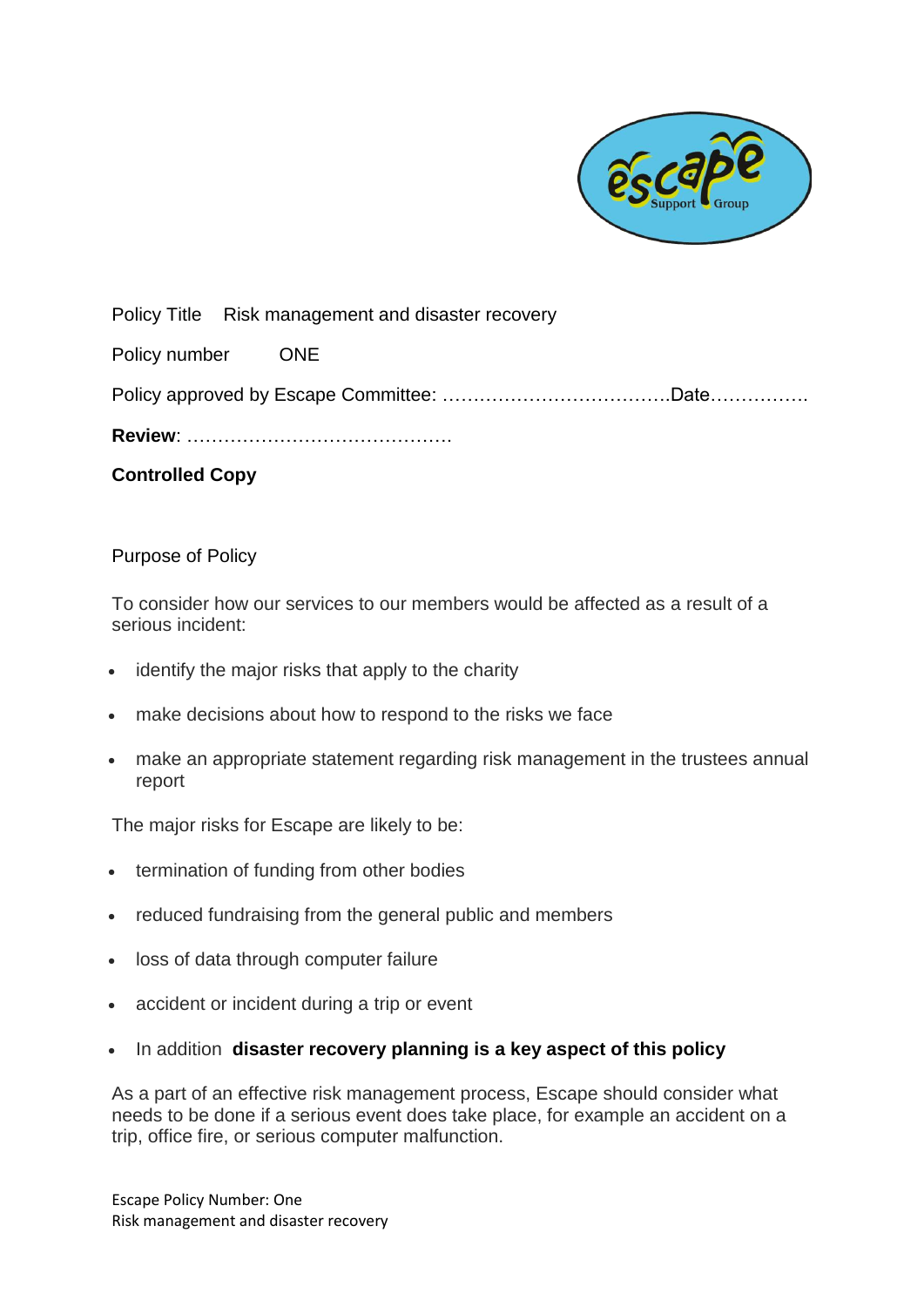This Policy has a strong link to our Health and Safety Policy, Escape Policy Two, and shares with it the Risk Assessment Forms.

Policy applies to: Employees and Committee

Policy Statement: By managing risk effectively, we can ensure that:

- significant risks are known and monitored, enabling staff and the committee to make informed decisions and take timely action
- Escape makes the most of opportunities and develops them with the confidence that any risks will be managed
- forward and strategic planning are improved
- the charity's aims are achieved more successfully

Reporting in its trustees' annual report on the steps Escape has taken to manage risk helps to demonstrate the charity's accountability to its stakeholders including members, funders and employees.

# Procedures and people responsible

The basic strategies that can be applied to manage an identified risk:

- avoiding the activity giving rise to the risk completely, by stopping a particular activity or service (Staff and Committee)
- management or mitigation of risk (Staff and Committee)
- accepting or assessing it as a risk that cannot be avoided if the activity is to continue. (Staff and Committee)

To manage identified risks staff and the committee will be trained to use the Risk Assessment Form, and these will be used at the planning stage of every event, activity or trip. A simple format of the risk assessment and actions required should ensure consistency when, for example, members have responsibilities for an event or act as coach leaders. The risk assessment forms will be held in a central file in the Escape office.

The disaster recovery Risk Assessment forms will form the basis of the recovery of Escape from a disaster.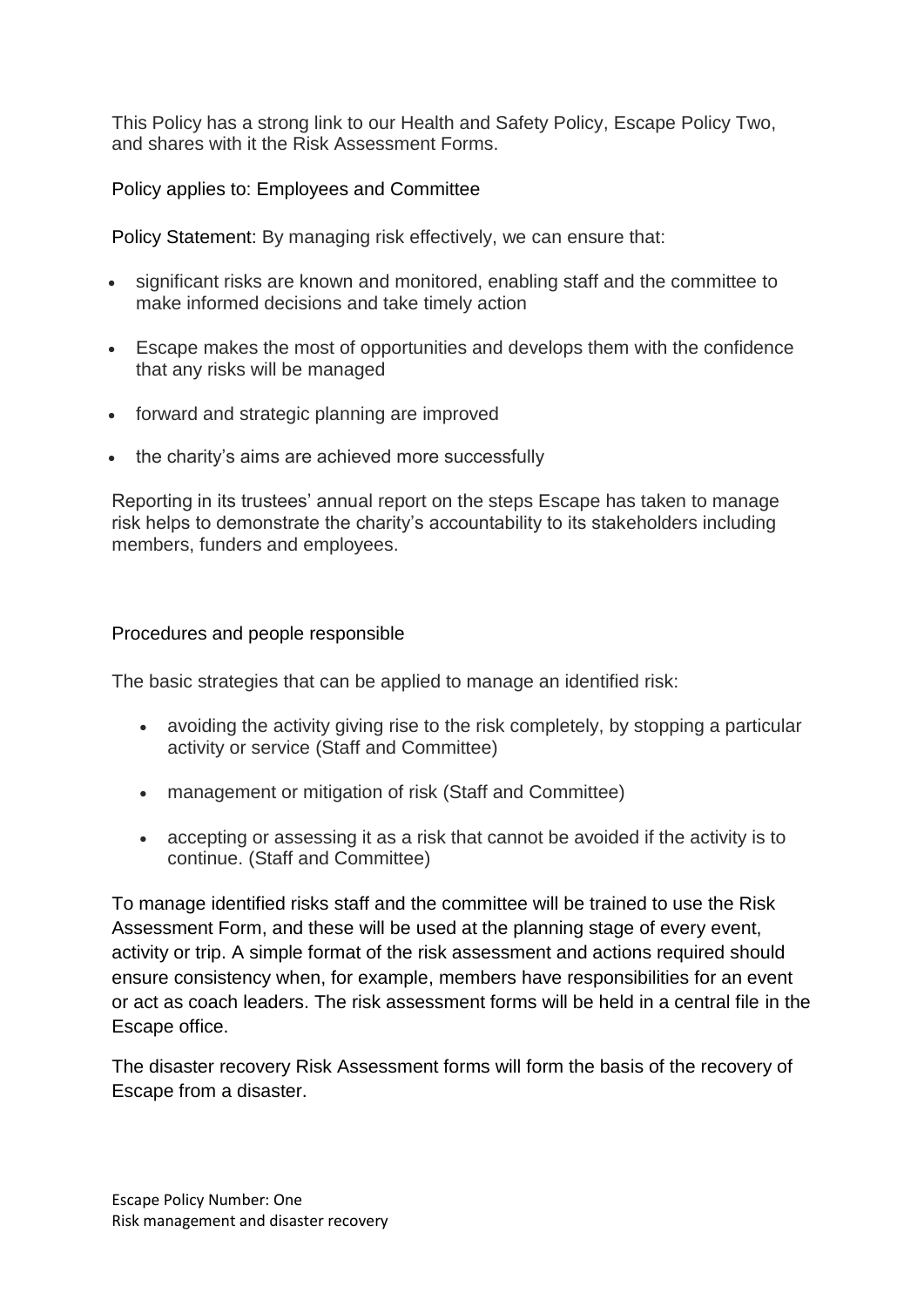The model risk assessment forms attached to the policy should be used as a basis for every risk assessment completed prior to an event, but each trip is unique and so requires its own risk assessment.

Risk assessments must be completed for (not an exhaustive list)

Day trips

**Parties** 

Fundraising events

Clubs run by ESCAPE

Coach Travel

Forms attached to this policy / procedure.

- Escape Blank Risk Assessment form
- Example of Data Management Risk Assessment
- Example of Coach Incident/accident Risk Assessment

Escape Policy Number: One Risk management and disaster recovery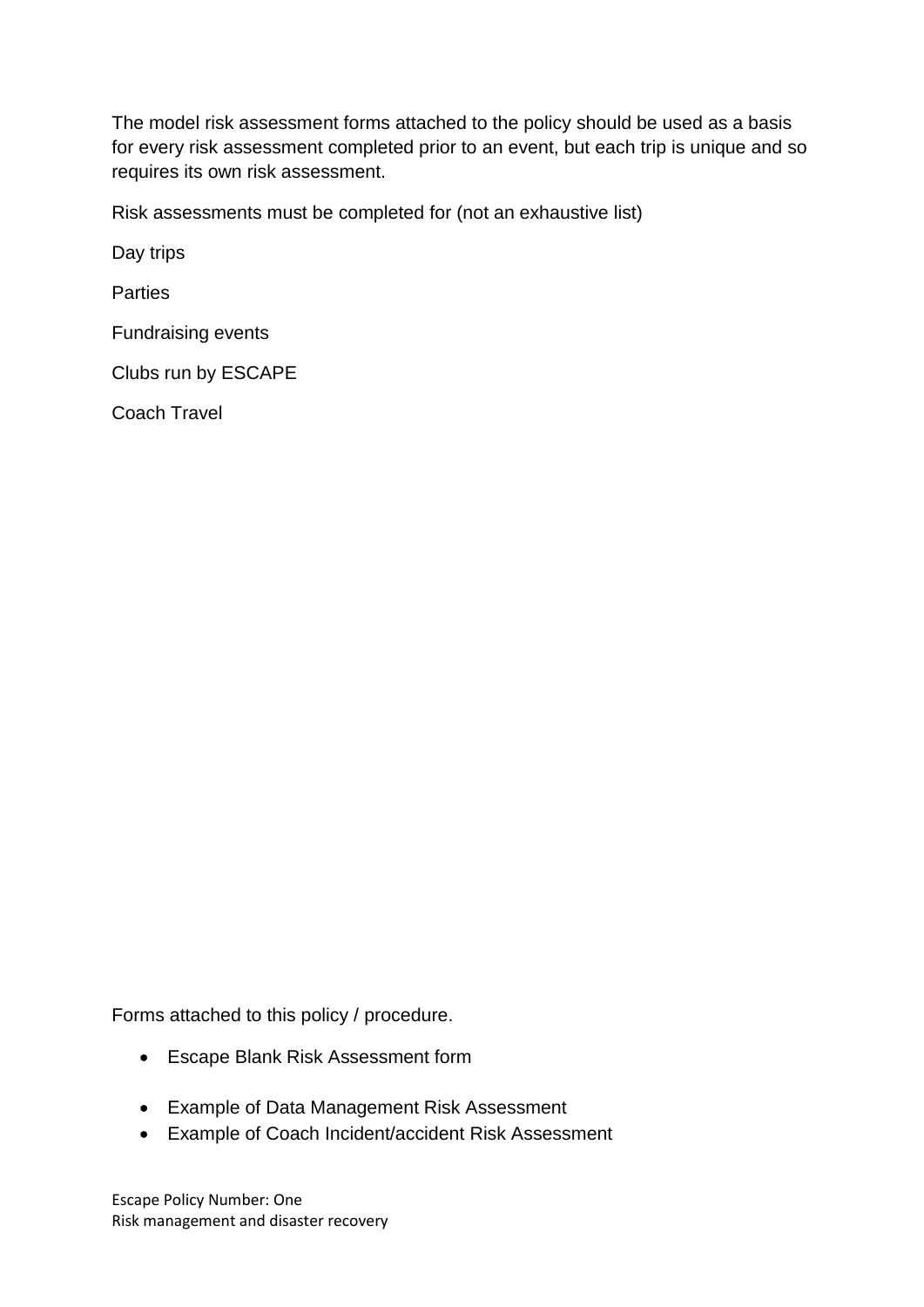

Risk Assessment Form

**Activity:**

# **Date(s) of the proposed activity:**

| Person completing this risk assessment:      |       |               |
|----------------------------------------------|-------|---------------|
| Date of risk assessment:                     |       |               |
| <b>Who could be harmed?</b> (Circle) Members | Staff | Guests/Public |

# **What is already being done to control the risks?**

Members are responsible for their own family members in all settings. Transport for members is sourced and insured by a coach company. Escape mobile phone issued to nominated leader for the day. Lists of participants prepared for nominated leader of the day. Additional: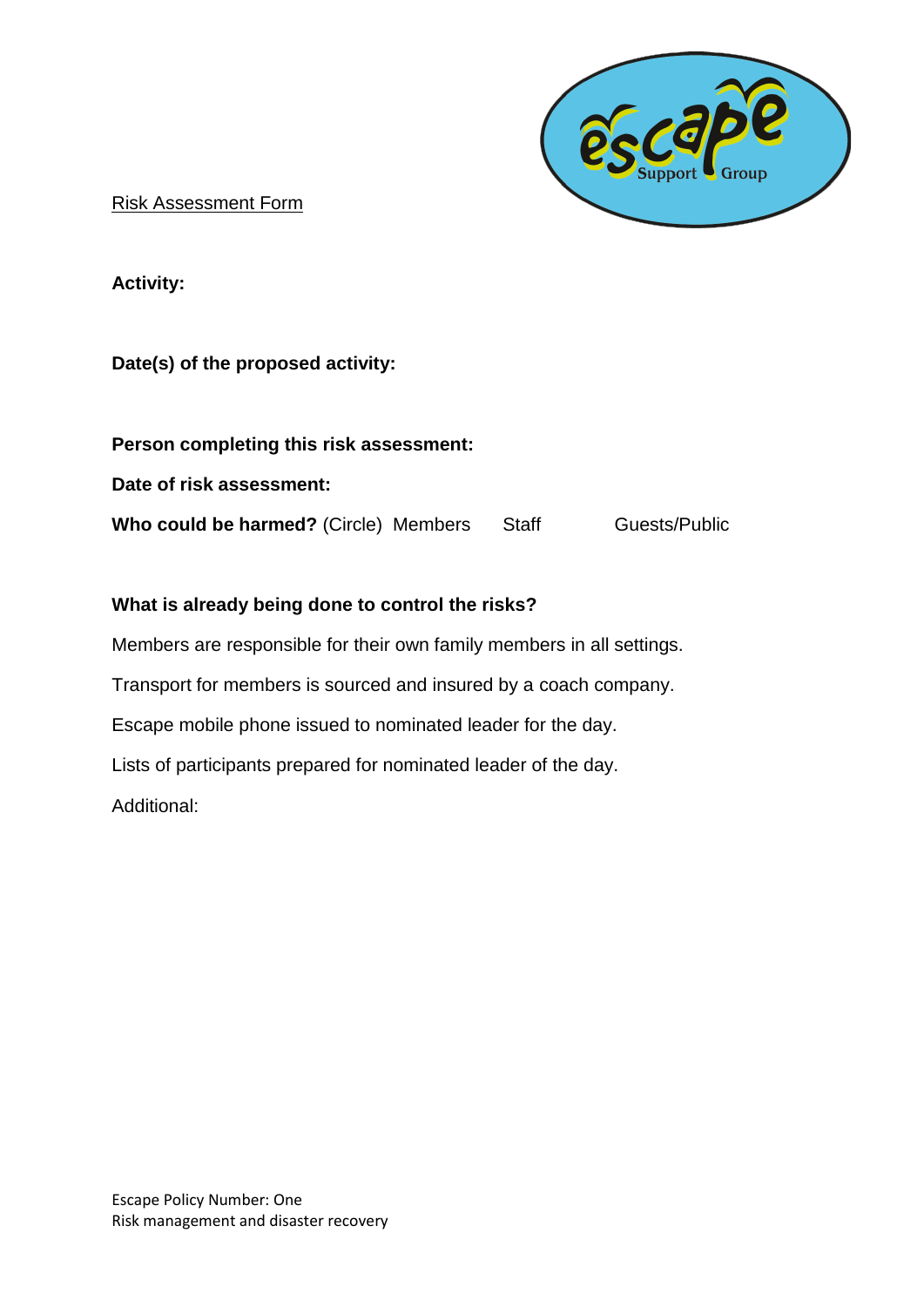# Working out the risk rating below

Severity x Likelihood 3=High risk, 2=Medium risk, 1=Low risk 0=No risk

A risk rating score of 8 or 9 must be discussed with a committee member before the activity takes place

#### **Risk Rating**

| How could people be harmed? Action required(Bullet points) | S | L | <b>SxL</b> |
|------------------------------------------------------------|---|---|------------|
|                                                            |   |   |            |
|                                                            |   |   |            |
|                                                            |   |   |            |
|                                                            |   |   |            |
|                                                            |   |   |            |
|                                                            |   |   |            |
|                                                            |   |   |            |
|                                                            |   |   |            |
|                                                            |   |   |            |
|                                                            |   |   |            |
|                                                            |   |   |            |
|                                                            |   |   |            |
|                                                            |   |   |            |
|                                                            |   |   |            |
|                                                            |   |   |            |
|                                                            |   |   |            |
|                                                            |   |   |            |
|                                                            |   |   |            |
|                                                            |   |   |            |
|                                                            |   |   |            |
|                                                            |   |   |            |
|                                                            |   |   |            |
|                                                            |   |   |            |

What further action needs to be undertaken?

Approved, if required for high risk score, by\_\_\_\_\_\_\_\_\_\_\_\_\_\_\_\_\_\_\_\_\_\_\_\_\_\_\_\_\_\_\_\_\_\_\_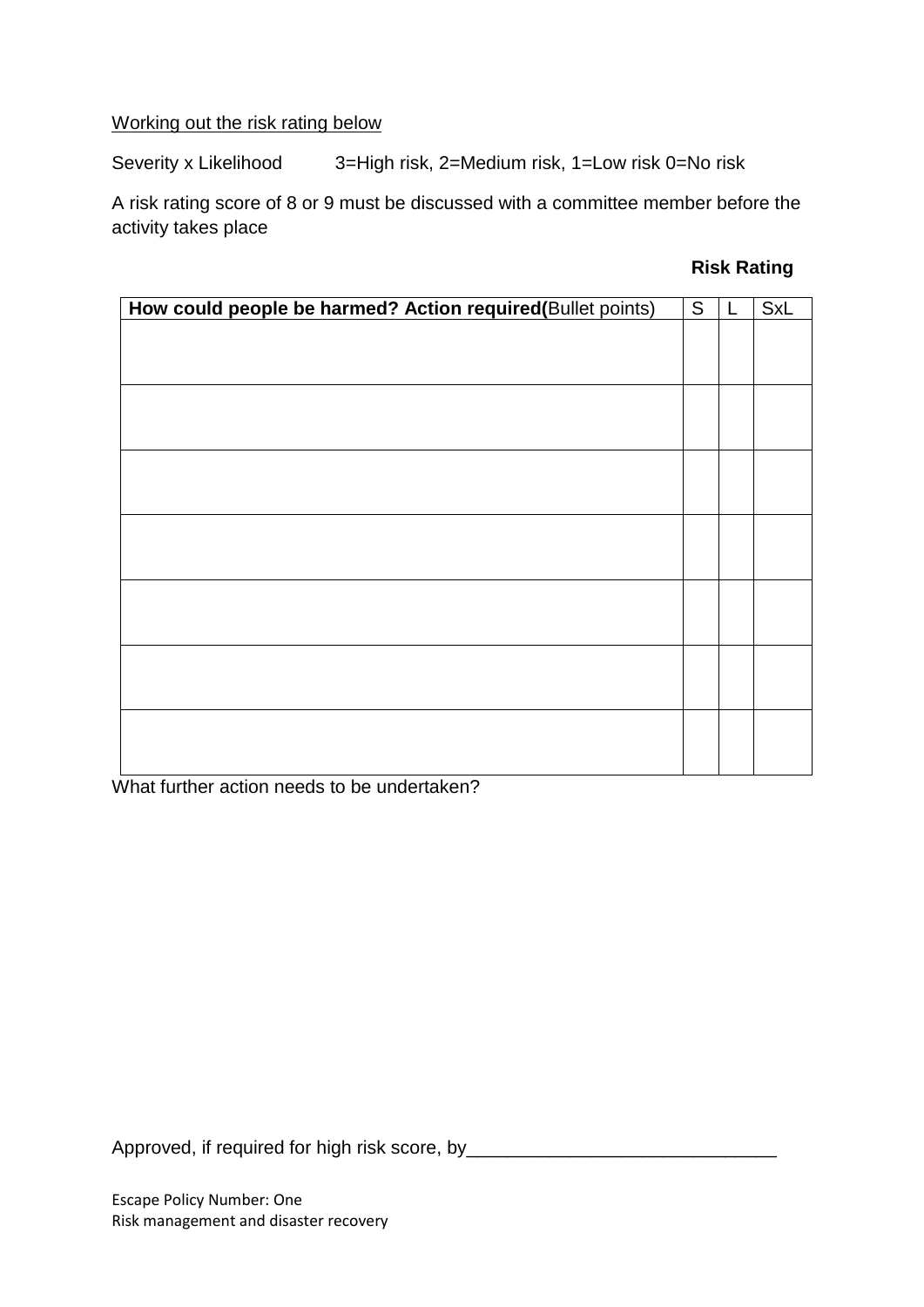



Risk Assessment Form

**Activity:** *Data Management*

**Date(s) of the proposed activity:** *Daily in the office*

**Person completing this risk assessment: Date of risk assessment:** *12/04/2018* **Who could be harmed?** (Circle) (Members) (Staff ) Guests/Public

**What is already being done to control the risks?** Members are responsible for their own family members in all settings. Transport for members is sourced and insured by a coach company. Escape mobile phone issued to nominated leader for the day. Lists of participants prepared for nominated leader of the day. Additional: *Data backed up upon every 'save' to a 'Cloud' server online*

*External hard drive is backed up every 2 weeks by staff*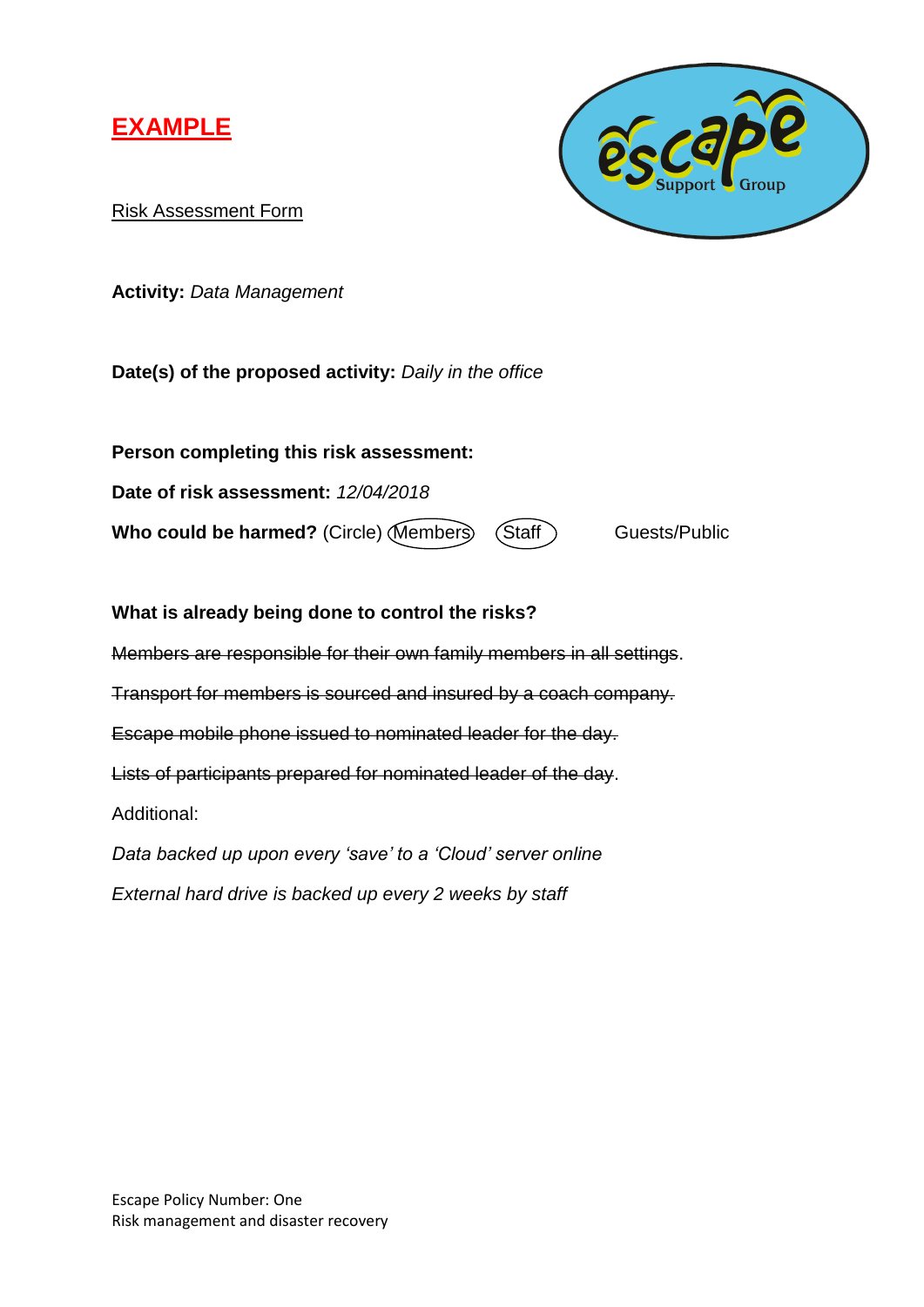Working out the risk rating below

Severity x Likelihood 3=High risk, 2=Medium risk, 1=Low risk 0=No risk

A risk rating score of 8 or 9 must be discussed with a committee member before the activity takes place

## **Risk Rating**

| How could people be harmed? Action required(Bullet points) | ${\mathsf S}$ |   | <b>SxL</b>     |
|------------------------------------------------------------|---------------|---|----------------|
| No longer a risk because 2 backup options used             | 3             | 1 | $\overline{4}$ |
|                                                            |               |   |                |
|                                                            |               |   |                |
|                                                            |               |   |                |
|                                                            |               |   |                |
|                                                            |               |   |                |
|                                                            |               |   |                |
|                                                            |               |   |                |
|                                                            |               |   |                |
|                                                            |               |   |                |
|                                                            |               |   |                |
|                                                            |               |   |                |
|                                                            |               |   |                |
|                                                            |               |   |                |
|                                                            |               |   |                |
|                                                            |               |   |                |
|                                                            |               |   |                |

What further action needs to be undertaken?

*None*

Approved, if required for high risk score, by\_\_\_\_\_\_\_\_\_\_\_\_\_\_\_\_\_\_\_\_\_\_\_\_\_\_\_\_\_\_\_\_\_\_\_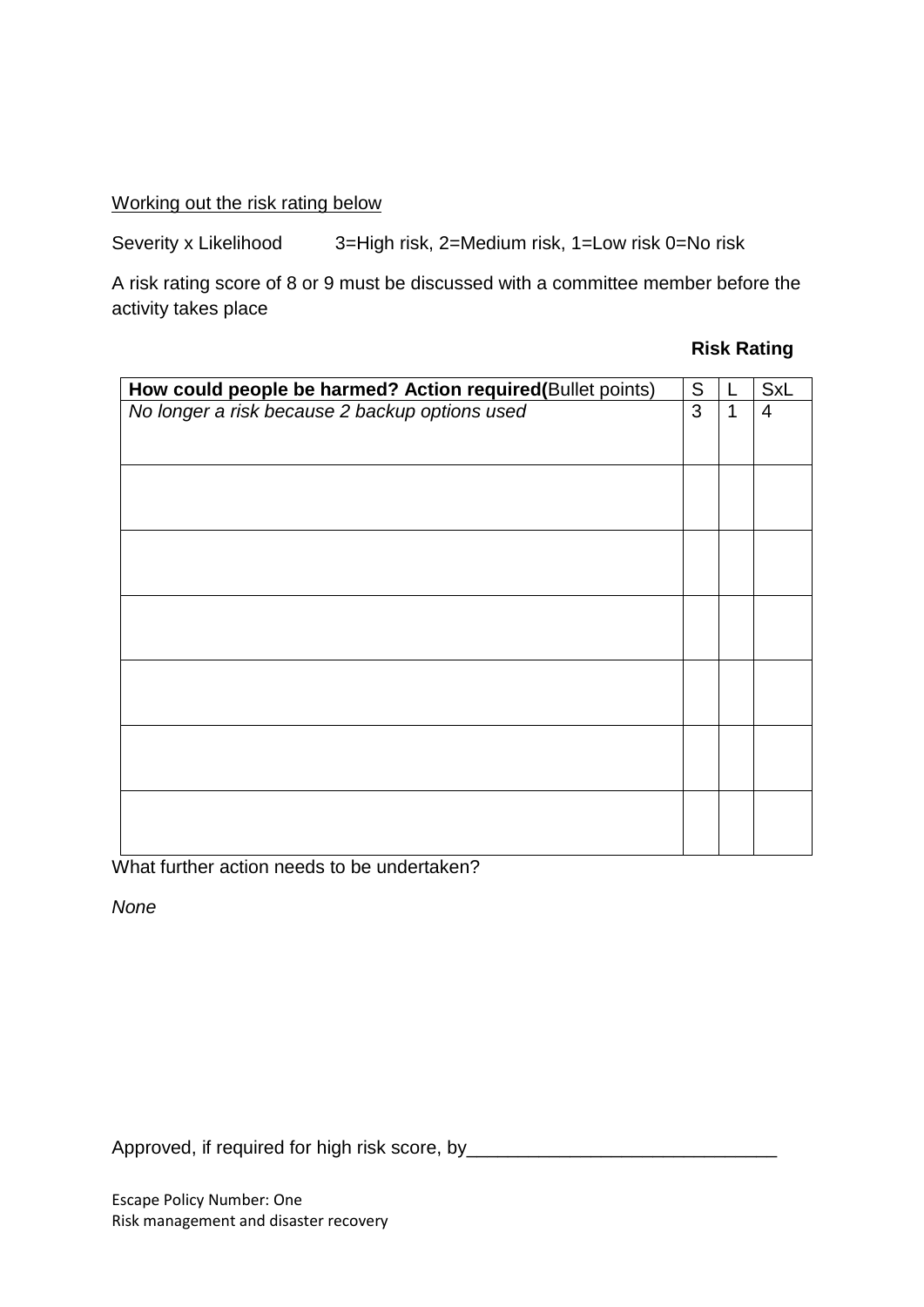



Risk Assessment Form

**Activity:** *Coach Incidents or accidents*

**Date(s) of the proposed activity:**

**Person completing this risk assessment:**

*Must be added by staff member organising coaches*

**Date of risk assessment:**

**Who could be harmed?** (Circle) Members (Staff Guests/Public

# **What is already being done to control the risks?**

Members are responsible for their own family members in all settings.

Transport for members is sourced and insured by a coach company.

Escape mobile phone issued to nominated leader for the day.

Lists of participants prepared for nominated leader of the day.

Additional:

*Coach leader's guidance*